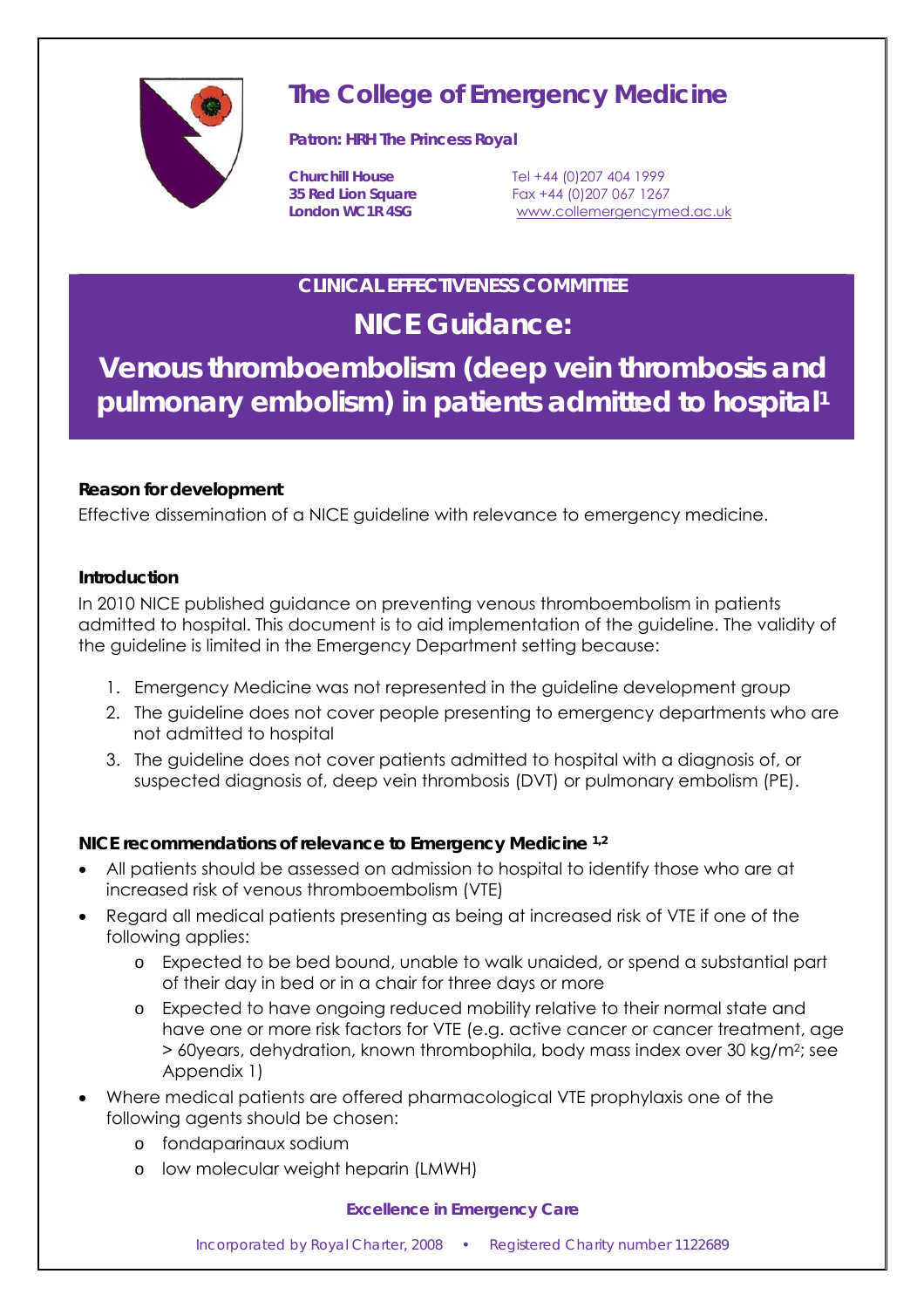- o unfractionated heparin (UFH) (for patients with renal failure)
- Regard surgical patients and patients presenting with trauma as being at increased risk of VTE if they meet one of the following criteria:
	- o Surgical procedure with a total anaesthetic and surgical time of more than 90 minutes, or 60 minutes if the surgery involves the pelvis or lower limb
	- o Acute surgical admission with inflammatory or intra-abdominal condition
	- o Expected substantial reduction in mobility
	- o Presence of one or more risk factors for VTE (e.g. active cancer or cancer treatment, age > 60years, dehydration, known thrombophila, body mass index over 30 kg/m2; see Appendix 1)
- All patients should be assessed for risk of bleeding before offering pharmacological VTE prophylaxis
- Prophylactic drugs for VTE should not be offered to patients with risk factors for bleeding (e.g. active bleeding, acquired bleeding disorders such as acute liver failure; see Appendix 2) unless the risk of VTE outweighs the risk of bleeding
- Pharmacological VTE prophylaxis should be started as soon as possible after risk assessment has been completed
- Pharmacological VTE prophylaxis should be continued until the patient is no longer at increased risk of VTE
- Before starting VTE prophylaxis, patients should be offered verbal and written information concerning:
	- o The treatment and care they should be offered
	- o The importance of VTE prophylaxis and its possible side effects
	- o The correct use of VTE prophylaxis (for example, anti-embolic stockings, foot impulse or pneumatic compression devices)
	- o How patients can reduce their risk of VTE (such as keeping well hydrated and, if possible, exercising and becoming more mobile).

## **Additional CEM recommendations**

The College of Emergency Medicine (CEM) recognises the importance of preventing VTE in patients admitted to hospital. However given the inpatient focus of this guideline, and the operational pressures on Emergency Departments, CEM recommends that patient assessment and prophylaxis is undertaken by the admitting hospital team, rather than Emergency Department staff.

Where a patient is admitted to hospital under the care of a consultant in Emergency Medicine (for example to an Observation Ward or Clinical Decision Unit, CDU) then patient assessment and prophylaxis, according to NICE recommendations, should be undertaken by the admitting ED team.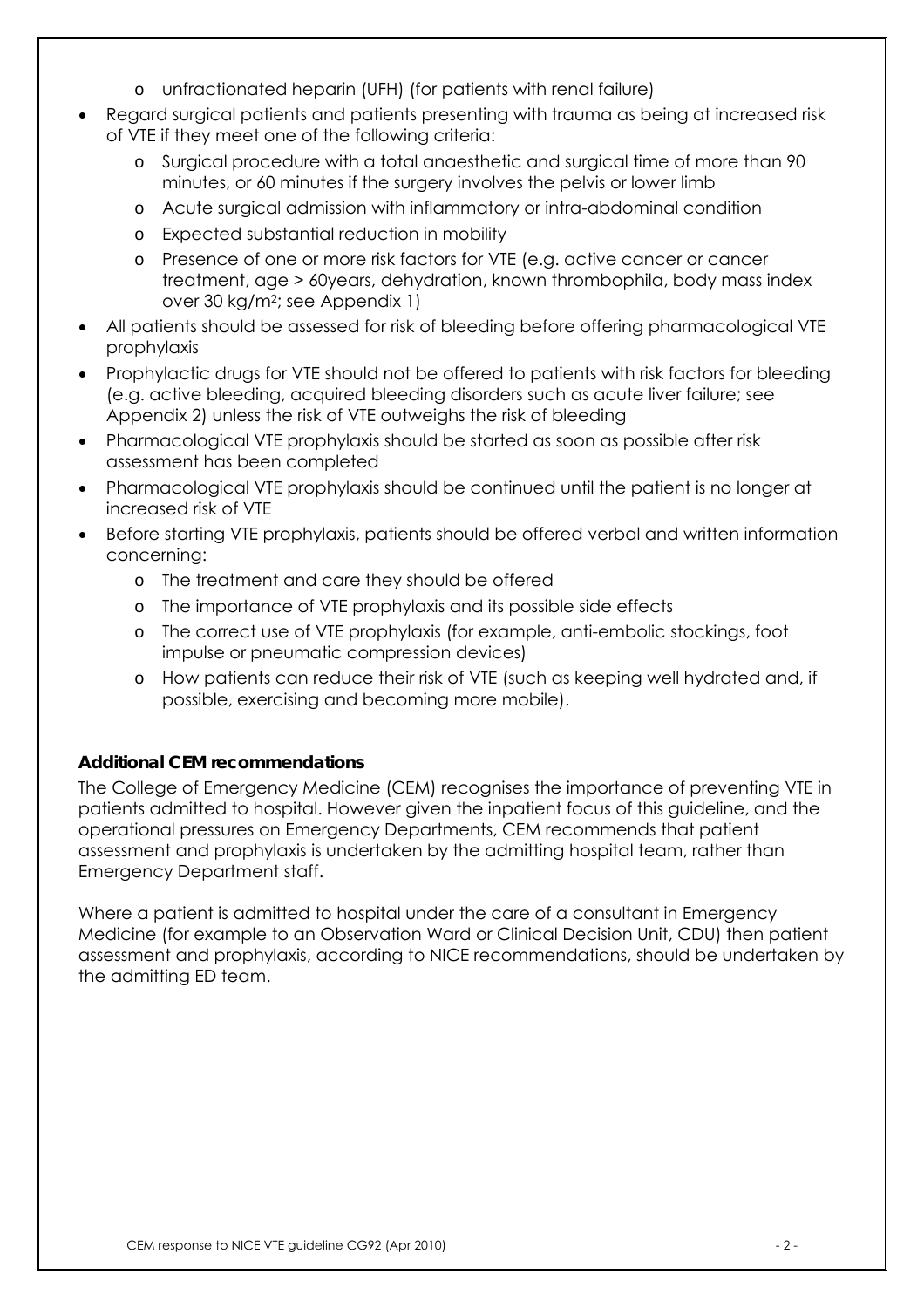#### **References**

- 1. National Institute of Health and Clinical Excellence. Venous thromboembolism (deep vein thrombosis and pulmonary embolism) in patients admitted to hospital. 2010. http://guidance.nice.org.uk/CG92
- 2. Hill J, Treasure T, on behalf of the National Clinical Guideline Centre for Acute and Chronic Conditions. Reducing the risk of venous thromboembolism in patients admitted to hospital: summary of NICE guidance. BMJ 2010;340:c95
- 3. National Institute of Health and Clinical Excellence. Stroke: diagnosis and management of acute stroke and transient ischaemic attack (TIA). 2008. www.nice.org.uk/nicemedia/pdf/CG68NICEGuideline.pdf

#### **Contributing Authors**

Prepared for the Clinical Effectiveness Committee of the College of Emergency Medicine by Abel Wakai and Adrian Boyle (April 2010)

#### **Review**

For review in April 2012, or sooner if important information becomes available.

#### **Disclaimers**

The College recognises that patients, their situations, Emergency Departments and staff all vary. This guidance cannot cover all possible scenarios. The ultimate responsibility for the interpretation and application of this guidance, the use of current information and a patient's overall care and wellbeing resides with the treating clinician.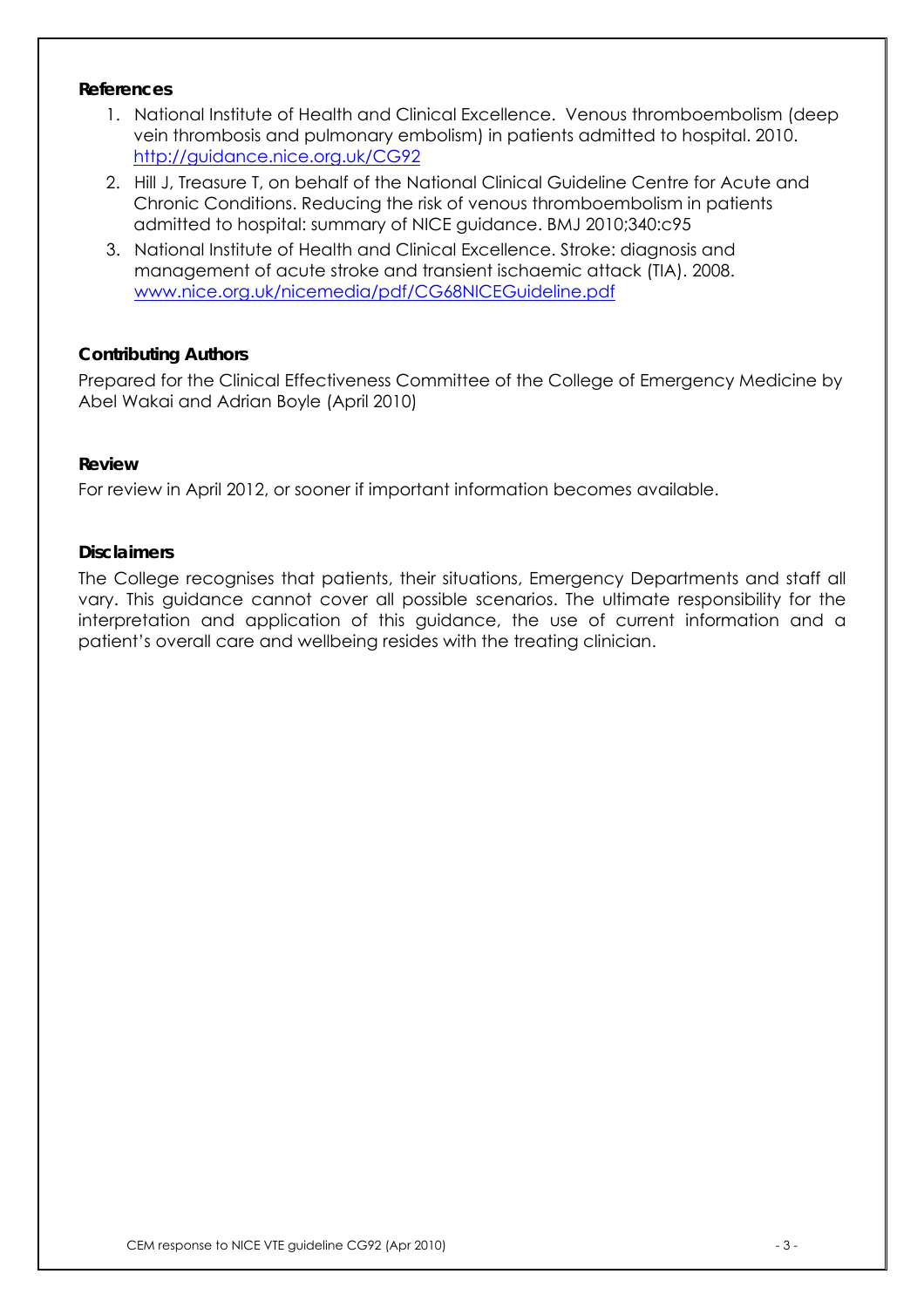#### **Appendix 1: Risk factors for VTE**

- Active cancer or cancer treatment
- Age over 60 years
- Admission to critical care
- Dehydration
- Known thrombophilia
- Obesity (body mass index over 30 kg/m2)
- One or more significant medical comorbidities (for example, heart disease, metabolic, endocrine, or respiratory pathologies; acute infectious diseases; inflammatory conditions)
- Personal history or first degree relative with a history of VTE
- Use of hormone replacement therapy
- Use of oestrogen containing contraceptives
- Varicose veins with phlebitis.